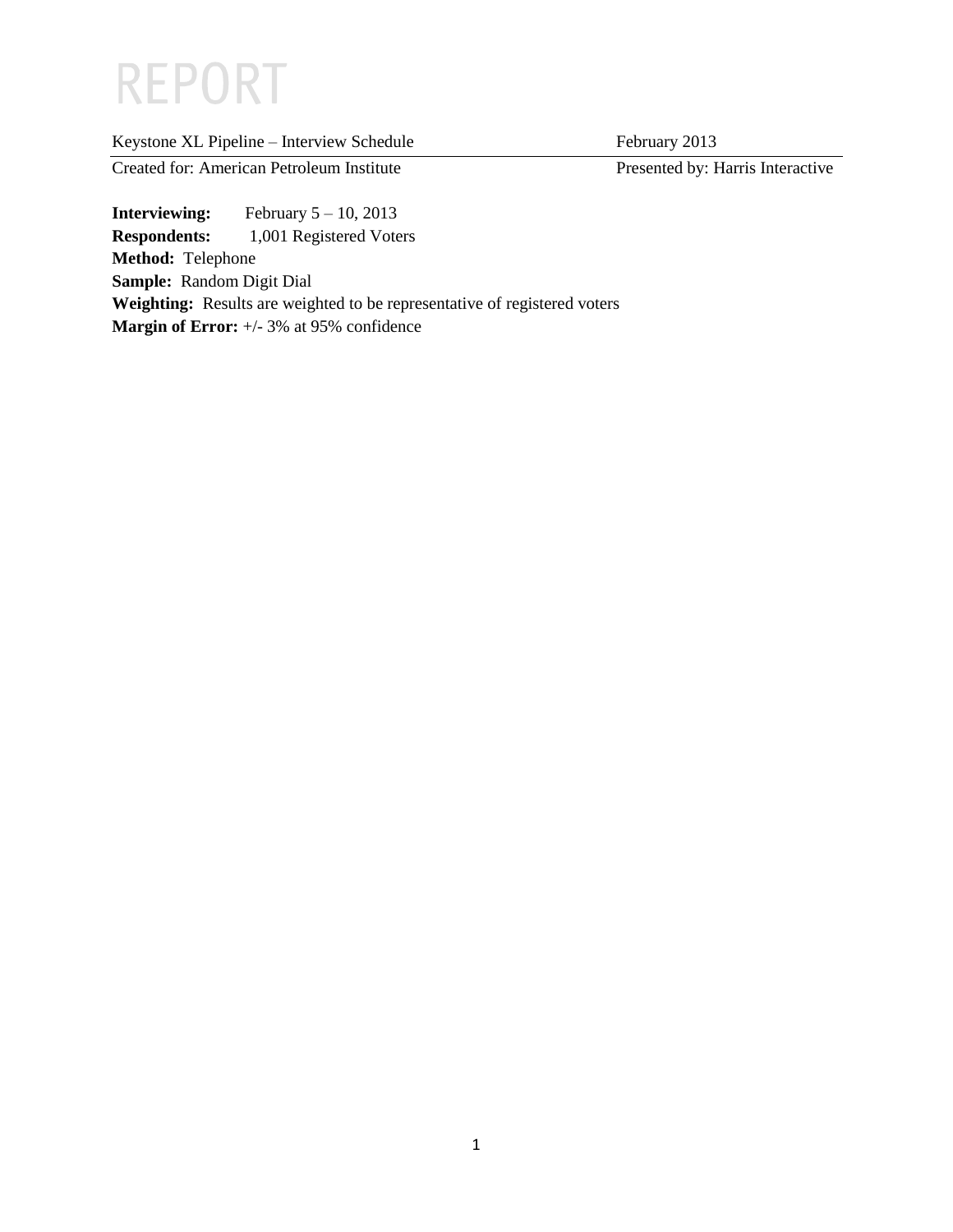Q1. As you may know, America currently imports several million barrels of oil a day. If America continues to need to import some oil to meet its energy needs, would you like to see America import more or less of the oil it needs from Canada, rather than other foreign countries?

|                   | Total |
|-------------------|-------|
| Base              | 1,001 |
| <b>MORE (NET)</b> | 69%   |
| A lot more        | 51%   |
| A little more     | 18%   |
| About the same    | $4\%$ |
| <b>LESS (NET)</b> | 16%   |
| A little less     | 5%    |
| A lot less        | 11%   |
| Don't Know/Refuse | 12%   |

Q2. Canada has over 170 Billion barrels of oil underground. A pipeline – the Keystone XL pipeline – has been proposed to help bring more of that Canadian oil into the U.S. for use in American refineries. Do you [ROTATE: support/oppose] or [ROTATE: oppose/support] the building of the Keystone XL pipeline?

|                            | Total |
|----------------------------|-------|
| Base                       | 1,001 |
| <b>SUPPORT (NET)</b>       | 69%   |
| <b>Strongly Support</b>    | 51%   |
| Somewhat Support           | 18%   |
| Neither Support nor Oppose | 6%    |
| <b>OPPOSE (NET)</b>        | 17%   |
| Somewhat Oppose            | 6%    |
| <b>Strongly Oppose</b>     | 11%   |
| Don't Know/Refuse          | 8%    |

Q3. In addition to the Keystone XL Pipeline, there are other projects being proposed that could allow additional oil from North America to reach U.S. refineries. Do you [ROTATE: support/oppose] or [ROTATE: oppose/support] such projects?

|                            | Total |
|----------------------------|-------|
| Base                       | 1,001 |
| <b>SUPPORT (NET)</b>       | 70%   |
| <b>Strongly Support</b>    | 43%   |
| Somewhat Support           | 27%   |
| Neither Support nor Oppose | $5\%$ |
| <b>OPPOSE (NET)</b>        | 15%   |
| Somewhat Oppose            | 6%    |
| <b>Strongly Oppose</b>     | 9%    |
| Don't Know/Refuse          | 10%   |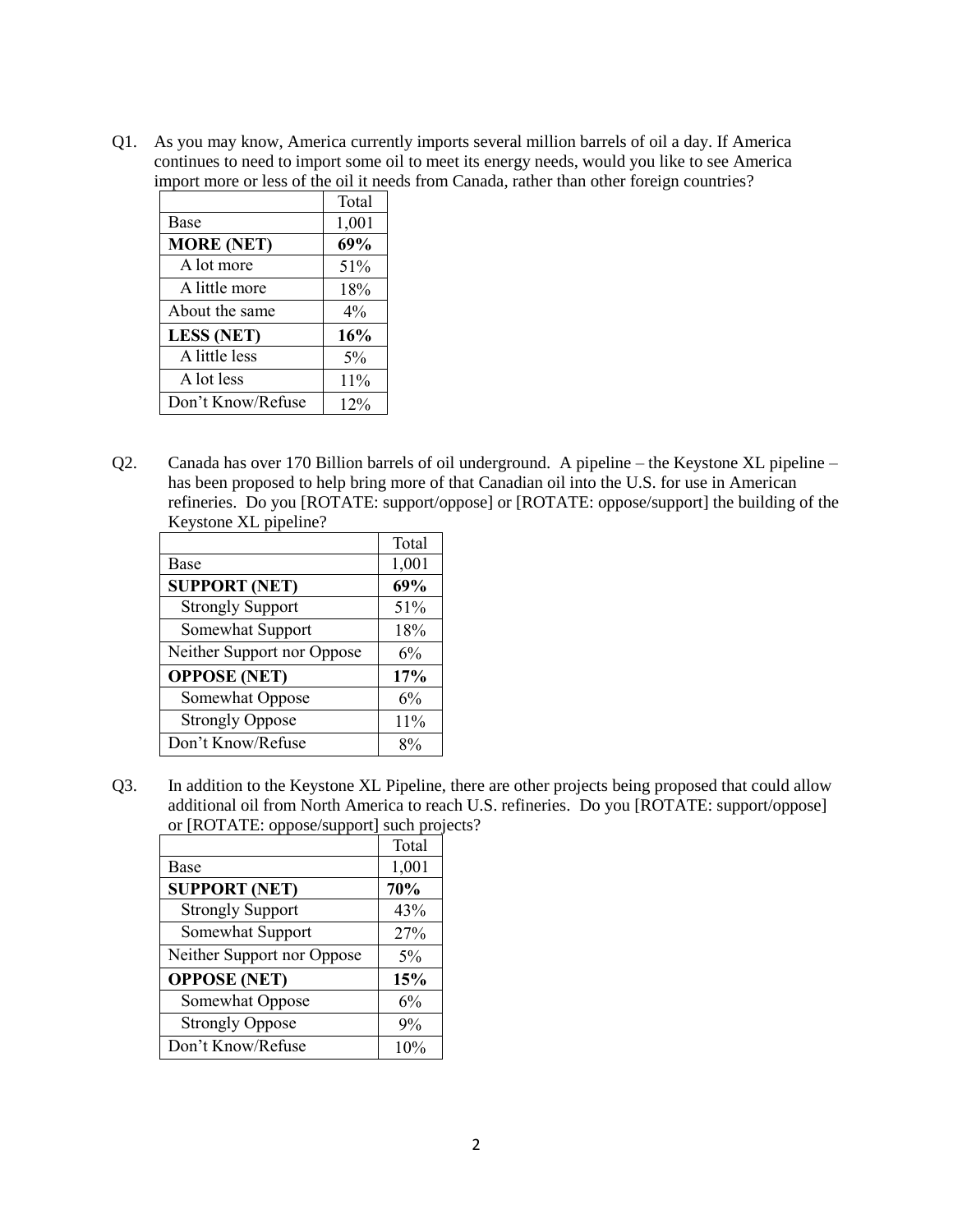For each the following statements, please tell me if you agree or disagree with each of the statements. The (first/next) one is…

Q4. U.S. government policies should support the use of oil from Canada and should allow pipelines to transport the oil into America.

|                            | Total |
|----------------------------|-------|
| Base                       | 1,001 |
| <b>AGREE (NET)</b>         | 82%   |
| <b>Strongly Agree</b>      | 56%   |
| Somewhat Agree             | 26%   |
| Neither Agree nor Disagree | 2%    |
| <b>DISAGREE (NET)</b>      | 11%   |
| Somewhat Disagree          | 5%    |
| <b>Strongly Disagree</b>   | 6%    |
| Don't Know/Refuse          | $4\%$ |

Q5. The Keystone XL Pipeline would strengthen America's energy security due to the fact that it would be bringing in additional oil resources from Canada, a friendly ally and a neighbor here in North America.

|                            | Total |
|----------------------------|-------|
| Base                       | 1,001 |
| <b>AGREE (NET)</b>         | 83%   |
| <b>Strongly Agree</b>      | 60%   |
| Somewhat Agree             | 23%   |
| Neither Agree nor Disagree | $2\%$ |
| <b>DISAGREE (NET)</b>      | 11%   |
| Somewhat Disagree          | 5%    |
| <b>Strongly Disagree</b>   | 6%    |
| Don't Know/Refuse          | $4\%$ |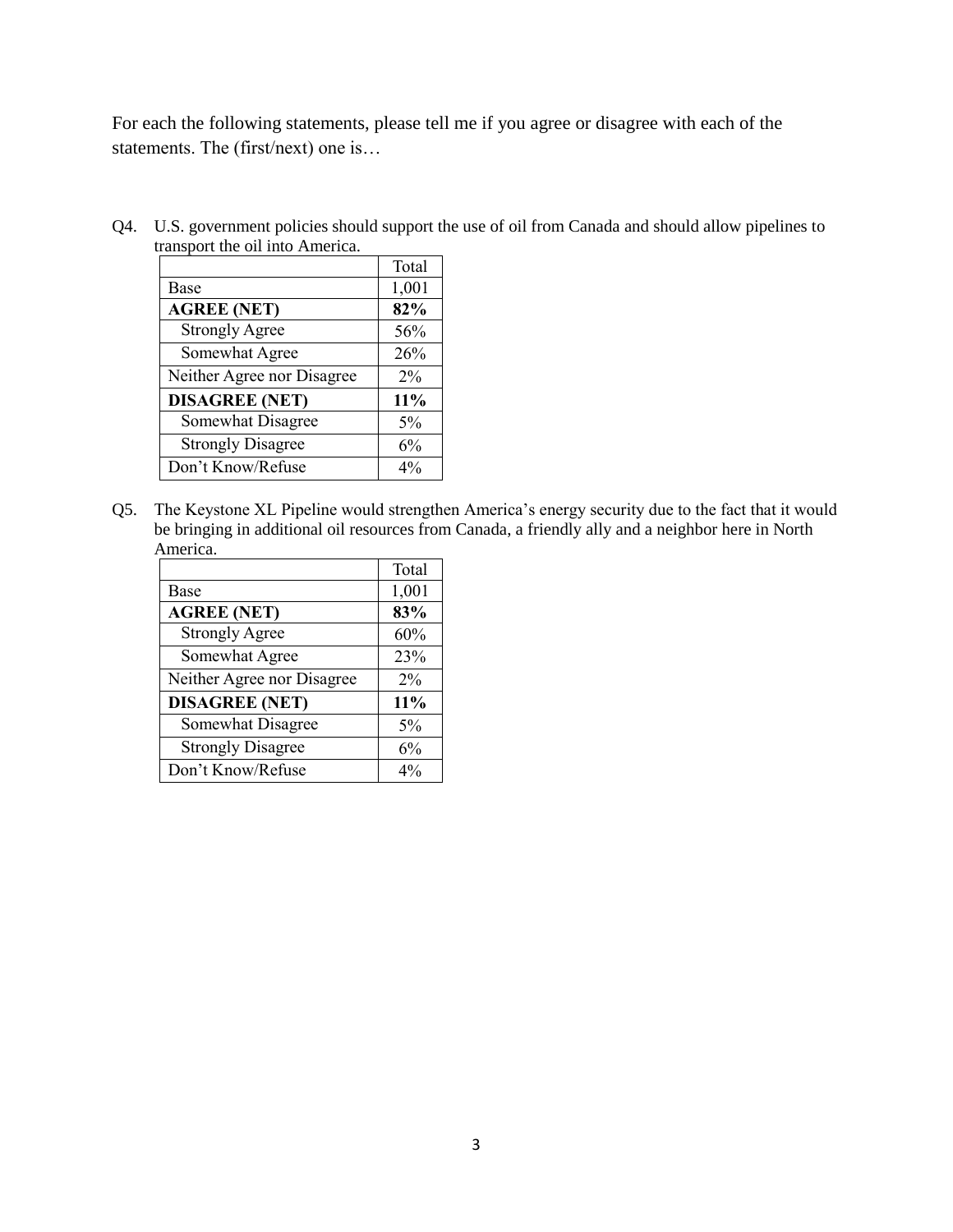For each the following statements, please tell me how important each is to you when considering the Keystone XL Pipeline and utilizing oil from Canada.

Q6. Investing in Canadian oil is expected to create over 500,000 new jobs for American workers here in the U.S. by 2035.

|                                  | Total |
|----------------------------------|-------|
| Base                             | 1,001 |
| <b>VERY/SOMEWHAT (NET)</b>       | 92%   |
| Very important                   | 74%   |
| Somewhat important               | 18%   |
| <b>NOT VERY/NOT AT ALL (NET)</b> | 6%    |
| Not very important               | 3%    |
| Not at all important             | 3%    |
| Don't Know/Refuse                | $2\%$ |

Q7. The full Keystone XL Pipeline alone would total 20,000 construction and manufacturing jobs for Americans right here in the U.S.

|                                  | Total |
|----------------------------------|-------|
| Base                             | 1,001 |
| <b>VERY/SOMEWHAT (NET)</b>       | 92%   |
| Very important                   | 77%   |
| Somewhat important               | 15%   |
| <b>NOT VERY/NOT AT ALL (NET)</b> | 8%    |
| Not very important               | $4\%$ |
| Not at all important             | $4\%$ |
| Don't Know/Refuse                | $1\%$ |

Q8. In additional to transporting oil from Canada, the Keystone XL Pipeline would also pick up oil coming from North Dakota and neighboring states and deliver it for processing at U.S. refineries.

|                                  | Total |
|----------------------------------|-------|
| Base                             | 1,001 |
| <b>VERY/SOMEWHAT (NET)</b>       | 92%   |
| Very important                   | 70%   |
| Somewhat important               | 22%   |
| <b>NOT VERY/NOT AT ALL (NET)</b> | 8%    |
| Not very important               | 3%    |
| Not at all important             | 5%    |
| Don't Know/Refuse                | $1\%$ |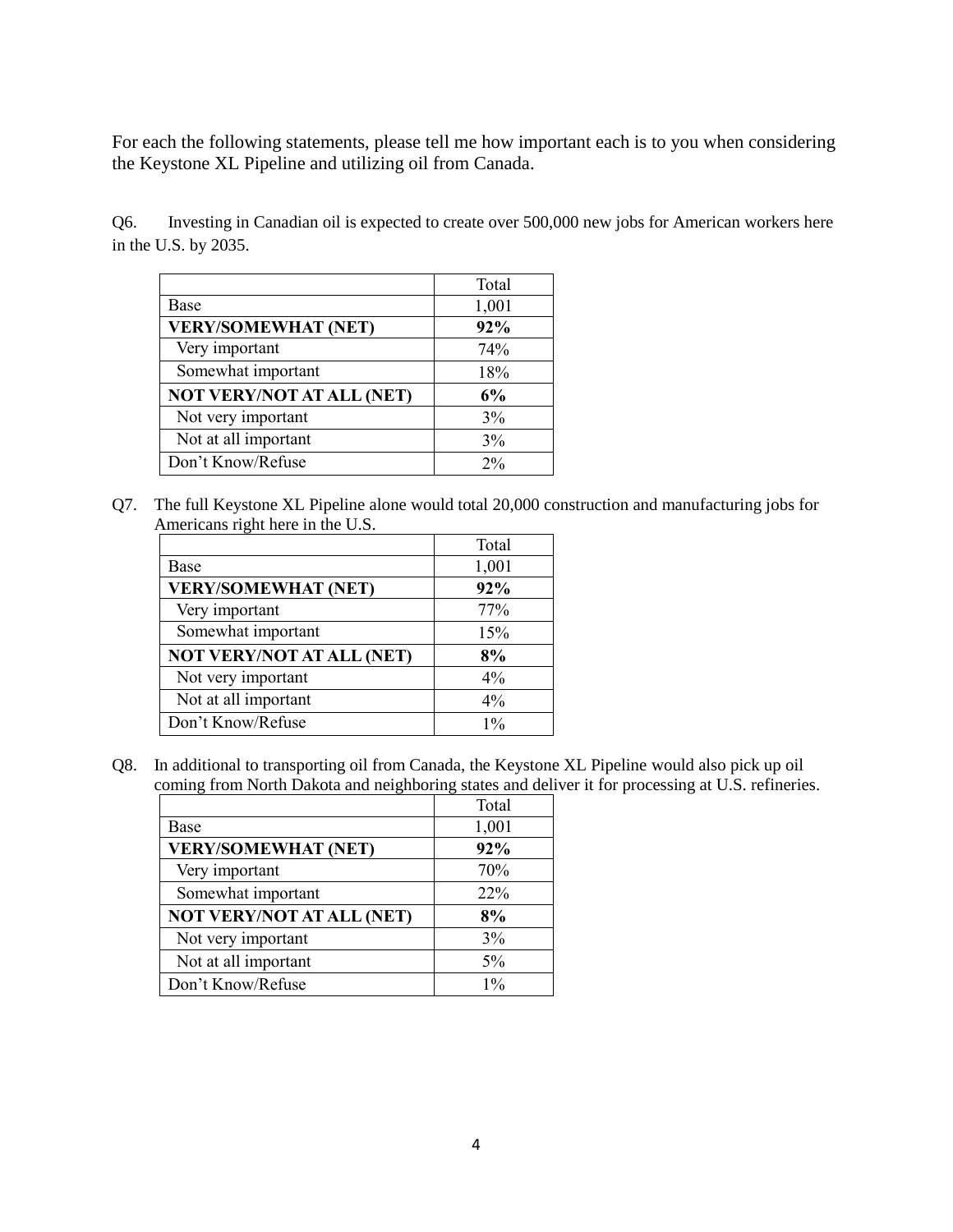Q9. With a reliable and stable trading partner like Canada and increased U.S. production, North American energy can supply 100 percent of America's liquid fuel needs by 2024.

|                                  | Total |
|----------------------------------|-------|
| Base                             | 1,001 |
| <b>VERY/SOMEWHAT (NET)</b>       | 91%   |
| Very important                   | 74%   |
| Somewhat important               | 17%   |
| <b>NOT VERY/NOT AT ALL (NET)</b> | 6%    |
| Not very important               | 3%    |
| Not at all important             | 3%    |
| Don't Know/Refuse                | 3%    |

Q10. For every dollar America spends on Canadian oil, almost 90 cents returns to the U.S. through Canadian purchases of American goods and services. No other trade partner comes close to providing such a strong return.

|                                  | Total |
|----------------------------------|-------|
| Base                             | 1,001 |
| <b>VERY/SOMEWHAT (NET)</b>       | 92%   |
| Very important                   | 77%   |
| Somewhat important               | 15%   |
| <b>NOT VERY/NOT AT ALL (NET)</b> | 5%    |
| Not very important               | $2\%$ |
| Not at all important             | 3%    |
| Don't Know/Refuse                | $1\%$ |

Q11. A bipartisan group of Democrats and Republicans on Capitol Hill have urged the President to approve the Keystone XL pipeline.

|                                  | Total |
|----------------------------------|-------|
| Base                             | 1,001 |
| <b>VERY/SOMEWHAT (NET)</b>       | 87%   |
| Very important                   | 70%   |
| Somewhat important               | 17%   |
| <b>NOT VERY/NOT AT ALL (NET)</b> | 8%    |
| Not very important               | 3%    |
| Not at all important             | 5%    |
| Don't Know/Refuse                | 40/   |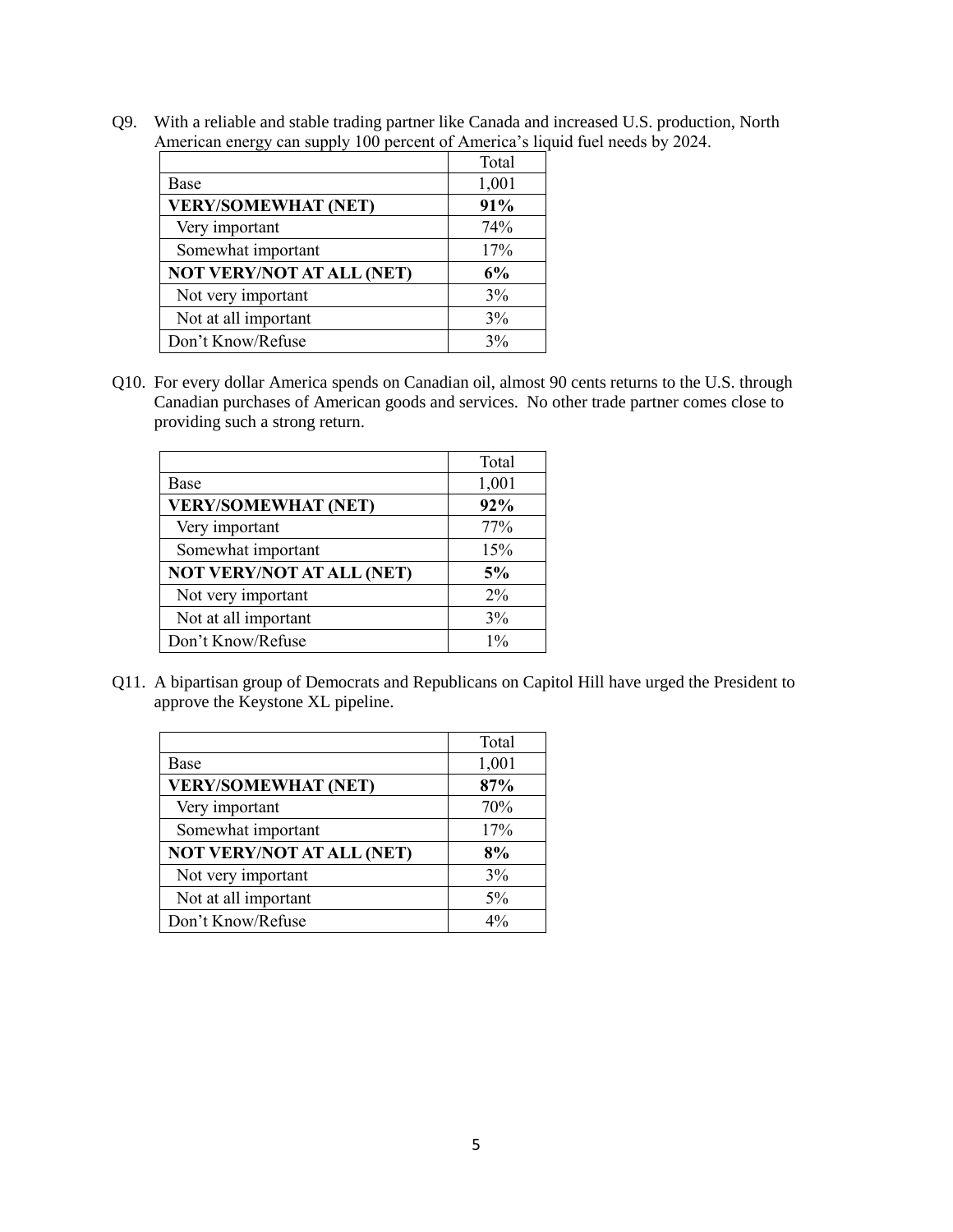# **DEMOGRAPHICS**

#### Gender

|        | <b>Total</b> |
|--------|--------------|
| Base   | 1,001        |
| Male   | 47%          |
| Female | 53%          |

| Age       |       |
|-----------|-------|
|           | Total |
| Base      | 1,001 |
| $18 - 24$ | $6\%$ |
| $25 - 34$ | 10%   |
| $35 - 49$ | 28%   |
| $50 - 64$ | 29%   |
| $65+$     | 25%   |

## Education

|                                                 | Total |
|-------------------------------------------------|-------|
| Base                                            | 1,001 |
| HIGH SCHOOL OR LESS (NET)                       | 35%   |
| Less than high school                           | 3%    |
| High school graduate                            | 32%   |
| <b>ATTENDED COLLEGE OR COLLEGE DEGREE (NET)</b> | 52%   |
| Some college                                    | 24%   |
| Associates                                      | 7%    |
| College graduate                                | 21%   |
| Post-graduate                                   | 11%   |
| Refused                                         | $1\%$ |

## Party

|                          | Total |
|--------------------------|-------|
| Base                     | 1,001 |
| <b>REPUBLICAN (NET)</b>  | 35%   |
| <b>Strong Republican</b> | 25%   |
| Not-so-strong Republican | 9%    |
| <b>INDEPENDENT (NET)</b> | 22%   |
| Lean Republican          | 9%    |
| Lean Democrat            | 6%    |
| Do Not Lean Either Way   | 7%    |
| <b>DEMOCRAT (NET)</b>    | 33%   |
| <b>Strong Democrat</b>   | 22%   |
| Not-so-strong Democrat   | 10%   |
| Other                    | 8%    |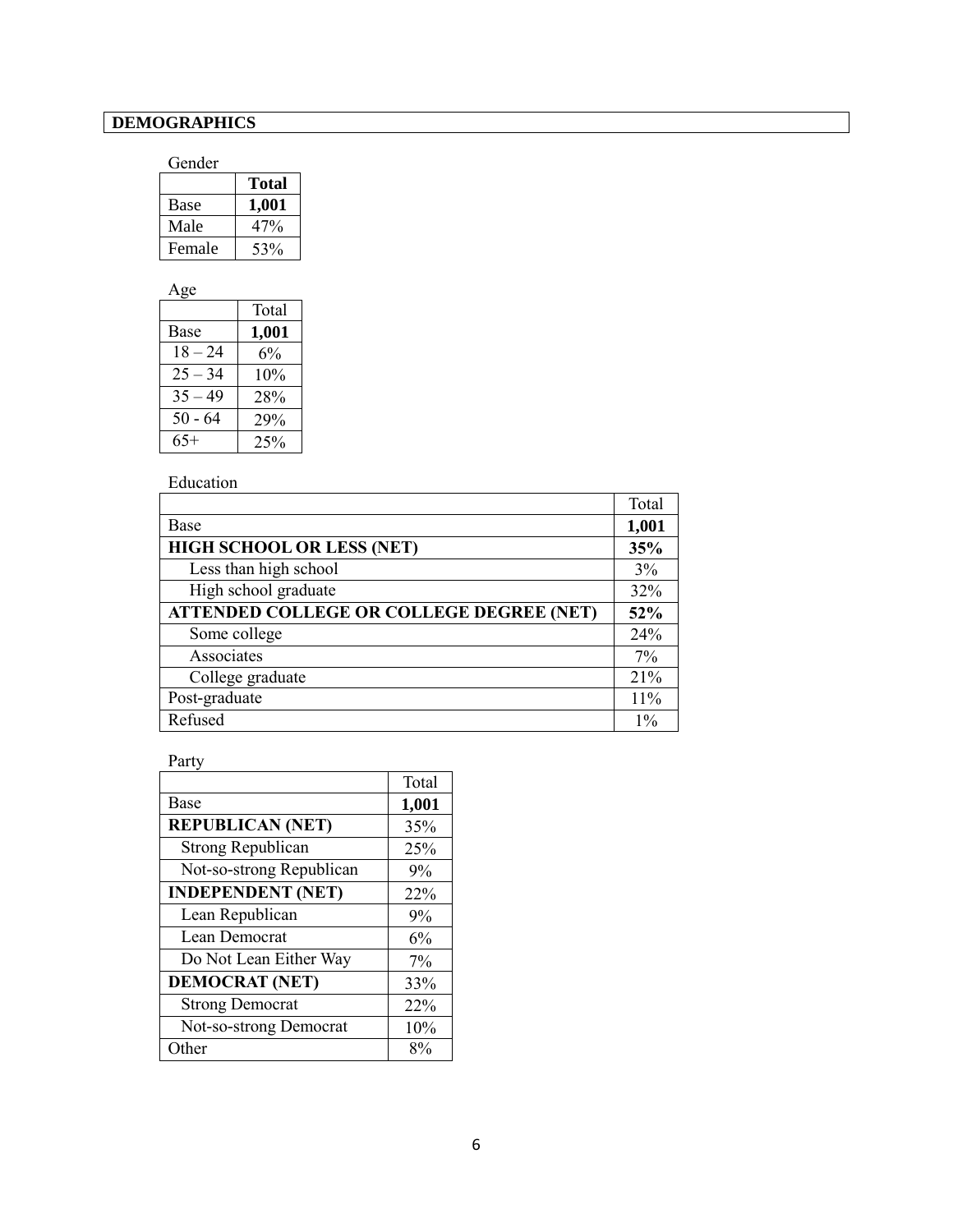Ideology

|                           | Total |
|---------------------------|-------|
| <b>Base</b>               | 1,001 |
| <b>CONSERVATIVE (NET)</b> | 58%   |
| Very Conservative         | 28%   |
| Somewhat Conservative     | 30%   |
| Neither                   | $4\%$ |
| <b>LIBERAL (NET)</b>      | 32%   |
| Somewhat Liberal          | 23%   |
| Very Liberal              |       |
|                           |       |

Income

|                                  | Total |
|----------------------------------|-------|
| Base                             | 1,001 |
| Less than $$5,000$               | $1\%$ |
| \$5,000 but less than \$10,000   | 3%    |
| \$10,000 but less than \$15,000  | $4\%$ |
| \$15,000 but less than \$20,000  | $4\%$ |
| \$20,000 but less than \$25,000  | 4%    |
| \$25,000 but less than \$30,000  | 4%    |
| \$30,000 but less than \$35,000  | $4\%$ |
| \$35,000 but less than \$40,000  | 4%    |
| \$40,000 but less than \$50,000  | 8%    |
| \$50,000 but less than \$60,000  | 8%    |
| \$60,000 but less than \$75,000  | 8%    |
| \$75,000 but less than \$80,000  | $4\%$ |
| \$80,000 but less than \$100,000 | 7%    |
| \$100,000 or more                | 21%   |
| Refused                          | 17%   |

Race/Ethnicity

|                                   | Total |
|-----------------------------------|-------|
| Base                              | 1,001 |
| White                             | 73%   |
| <b>Black or African American</b>  | 11%   |
| Hispanic                          | 8%    |
| Native American or Alaskan Native | $2\%$ |
| Mixed Race                        | $1\%$ |
| Asian or Pacific Islander         | $1\%$ |
| Some other race                   | $1\%$ |
| Don't know/Refused                | $2\%$ |